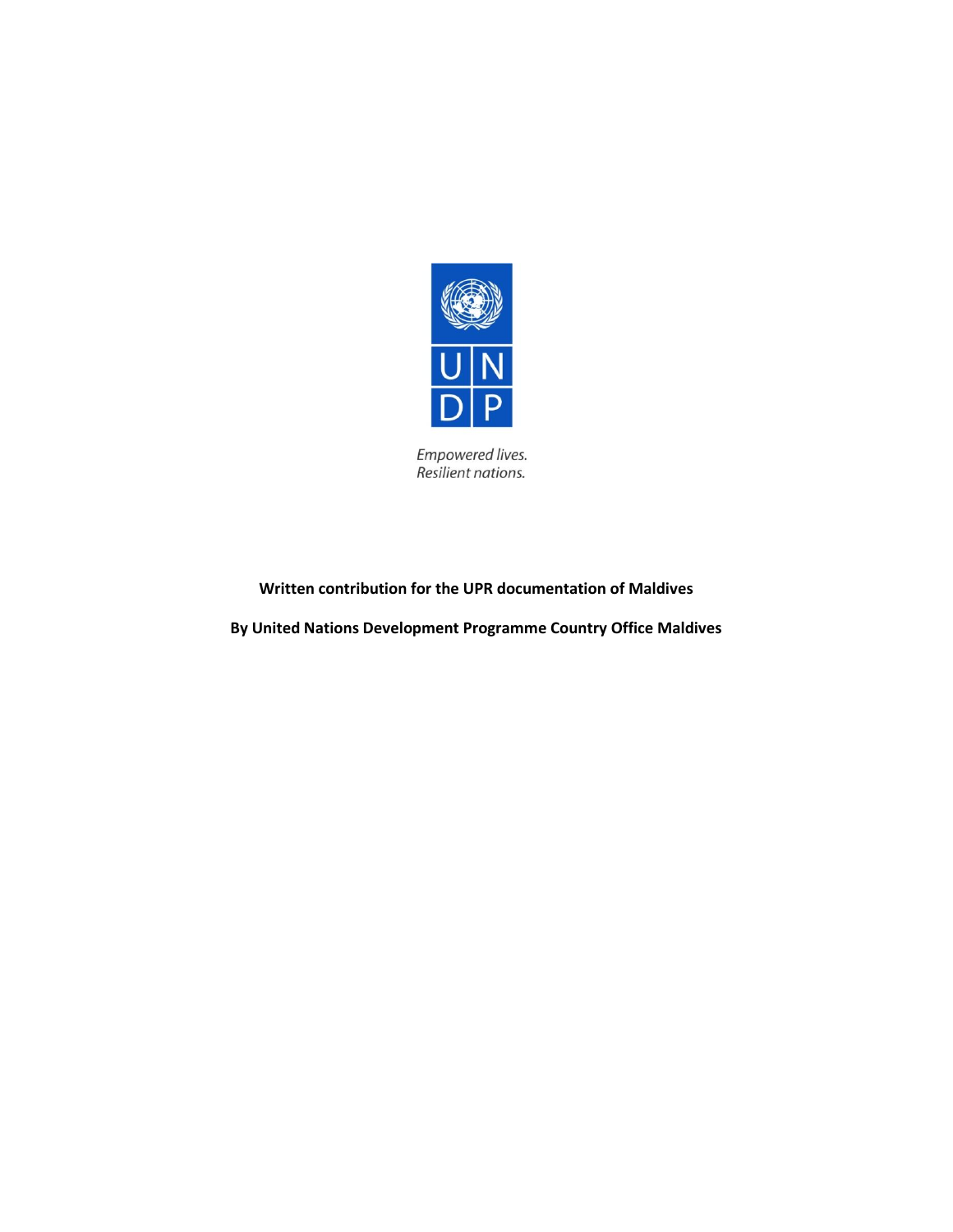#### **Independence of the judiciary**

### **I. Background**

**1)** The 2008 Maldivian Constitution is based on the principle of separation of powers and has provisions for the creation of an independent judiciary in the Maldives for the first time. The new Constitution furthermore guarantees certain fundamental rights and freedoms to every person, including civil and political, as well as economic, social and cultural rights. The major challenge for the justice sector is to ensure that people living across the 187 inhabited islands of the Maldives understand these rights and can claim them through fair and accessible justice mechanisms.

**2)** The judiciary has become a major point of tension and disagreement with political parties in the country and has caused challenges to the consolidation of democracy in addition to the lack of public trust in the judicial system. During the Presidential Elections of 2013 the Supreme Court became highly politicised in deciding the cases that were filed regarding the validity of election results. This eventually led to the removal of the Chair and Vice-Chair of the Elections Commission under a Regulation promulgated by the court to try cases on its own motion for Contempt of Court. There are also serious gaps in the legal system: misinterpretation of the concepts of independence of the judiciary; accountability in the selection and appointment procedures for judges; lack of transparency and adequacy of the Judicial Service Commission (JSC) in executing their responsibilities; lack of protection for judicial actors; precarious situation of women in the justice system.

### **II. Achievements and good practices:**

# **Legal Framework for the Independence of Judiciary**

**3)** The new Constitution has a chapter solely dedicated to the judiciary. It contains provisions to ensure the independence and impartiality of national courts and regulate their jurisdiction, functions and administration. It also lays down the qualifications of judges and magistrates, their mode of appointment, salary and allowances, security of tenure, and removal. These provisions have been complemented by the Judges Act and the Judicature Act of 2010.

#### **Development of a Continuous Judicial Education Curriculum**

**4)** The Supreme Court of the Maldives has embarked on the task of developing a continuous judicial education curriculum for the Maldivian judiciary with the support of UNDP. The lack of a comprehensive training programme has been highlighted by many as a constraint in effectively dispensing justice under the new Constitution. The education curriculum is expected to remedy this issue.

#### **Enactment of the New Penal Code**

**5)** After a period of 10 years in the legislature the Penal Code has been finally passed and ratified in April 2014. This will bring an overhaul to the criminal justice system. The Code is comprehensive in nature and also for the first time has given sentencing guidelines. However, the Criminal Procedure Code and the Evidence Act needed for the effective implementation of the Code is yet to be passed by the parliament.

#### **III. Challenges**

#### **Lack of a comprehensive legal framework**

**6)** The current Maldivian legal system relies on a complex combination of common law and Islamic Shari'a. Several essential pieces of legislation are outdated or simply lacking and some have been pending before the Parliament for years. The judiciary needs to be given adequate tools, in line with the principles enshrined in the Constitution, to function properly and with legal certainty. The penal code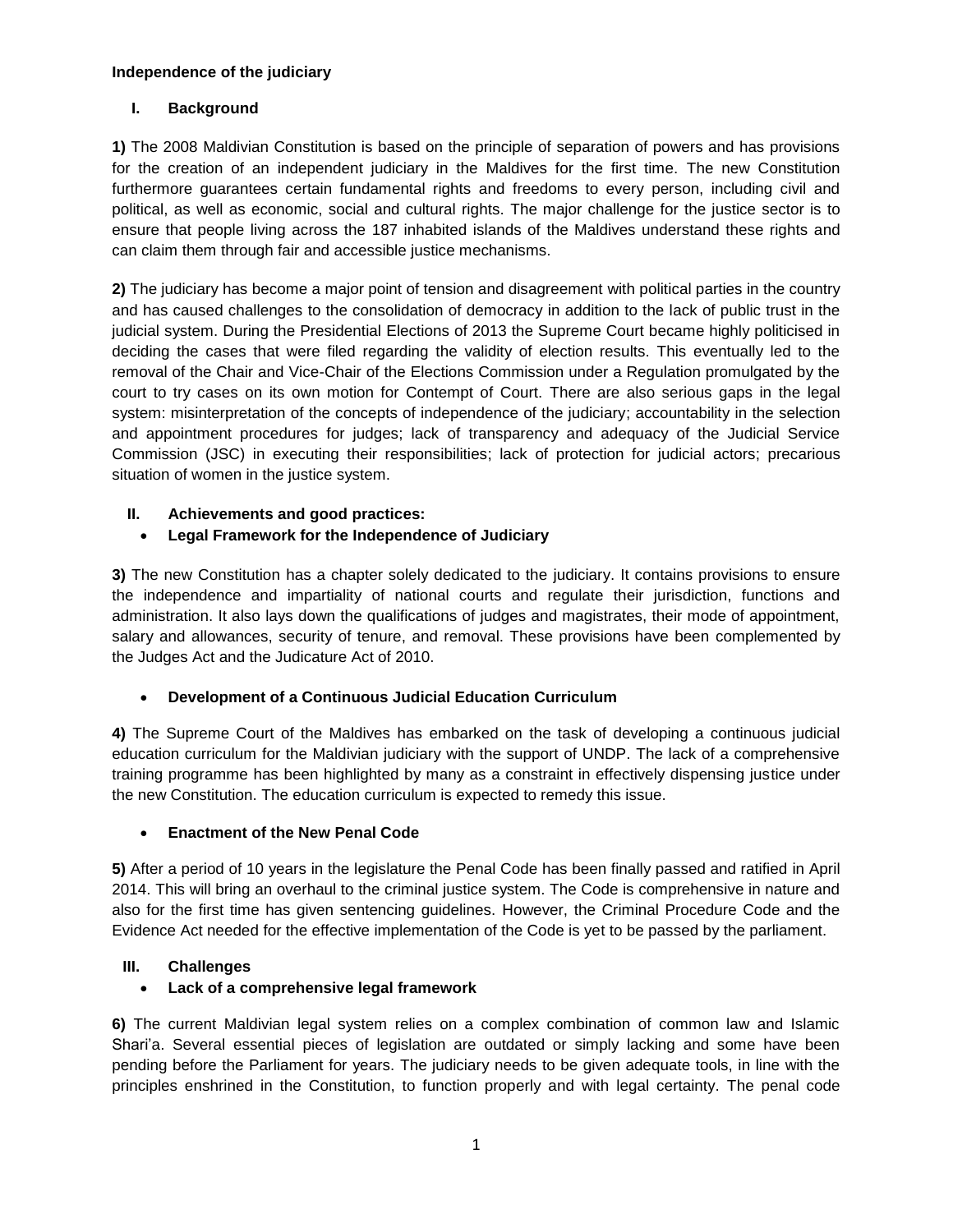which has been enacted has provisions related to capital and corporal punishments which include death penalty for heinous murders and flogging for sexual intercourse out of marriage.

# **Selection and appointment of judges**

**7)** The JSC had to determine whether or not those judges already in office at the time of the adoption of the Constitution possessed the constitutionally-required qualifications.<sup>1</sup> The provisions in the Constitution were basic guidelines but the parliament was unable to enact the required laws within the given timeframe. In the absence of a Judges Act, the JSC had the responsibility to come up with transparent and fair guidelines for vetting judges. The Commission's guideline was highly contested as it did not meet the standard envisaged by the constitution for the judiciary to have highly qualified judges. Under the guidelines, sitting judges who did not possess secondary education were re-appointed. Similarly to determine what good conduct is, a list of offences were included and anyone found guilty of those offences would not qualify from the criteria of good conduct. Judges could be guaranteed tenure, even those who had documented ethical violations but were never prosecuted under the system that existed prior to 2008. As the practice was back then, even if disciplinary action was taken against a judge he may never have been prosecuted. $2^2$ 

### **Political turmoil and challenges to the Independence of Judiciary**

**8)** Despite the constitutional safeguards aimed at ensuring respect for the separation of powers, a number of incidents where both the executive and legislative powers have directly or indirectly interfered with the independence of the judiciary illustrate the difficulties encountered by the Maldives on its transition towards democracy and upholding the rule of law. At the same time, the judiciary seems to have retreated behind closed doors, refusing to enter into a substantive dialogue with the other powers of the State to address the situation.

**9)** One of the major political incidents to note between the executive and judiciary was the unlawful detention of the Chief Judge of the Criminal Court Abdulla Mohamed in January 2012 by the thenpresident alleging the Judge had been interfering with the investigations of corruption related to a number of powerful politicians.

# **IV. Recommendations**

 $\overline{\phantom{a}}$ 

- The current composition and functioning of the JSC should be revised in line with international principles of independence and accountability of the judiciary.
- All allegations of misconduct in the judiciary, including corruption, should be properly investigated under previously set, clear and transparent rules.
- The JSC should take appropriate measures to enforce the code of conduct of judges in a transparent and consistent manner.
- The Parliament should urgently pass all essential pieces of legislation, such as the Criminal Procedure Code, the Civil Procedure Code and the Evidence Act, and ensure that these laws are in line with Maldives international obligations.
- A comprehensive review of the new Penal Code should be done in order to bring it in line with Maldives international obligations.
- Judges, magistrates, prosecutors and lawyers should have access to quality education, including continuing education and specialized training on international human rights law and mechanisms, constitutional law, comparative law, women' rights and gender equality, among others.

<sup>&</sup>lt;sup>1</sup> Article 285 of the constitution available at  $\frac{http://agoffic.gov.mv/pdf/ga/EngGA.pdf}{http://agoffic.gov.mv/pdf/ga/EngGA.pdf}$ <sup>2</sup>[http://velezinee.aishath.com/sites/default/files/Naakaamiyaabuvi\\_himeyn\\_bagaavai\\_book\\_Velezinee\\_web\\_version.](http://velezinee.aishath.com/sites/default/files/Naakaamiyaabuvi_himeyn_bagaavai_book_Velezinee_web_version.pdf) [pdf](http://velezinee.aishath.com/sites/default/files/Naakaamiyaabuvi_himeyn_bagaavai_book_Velezinee_web_version.pdf)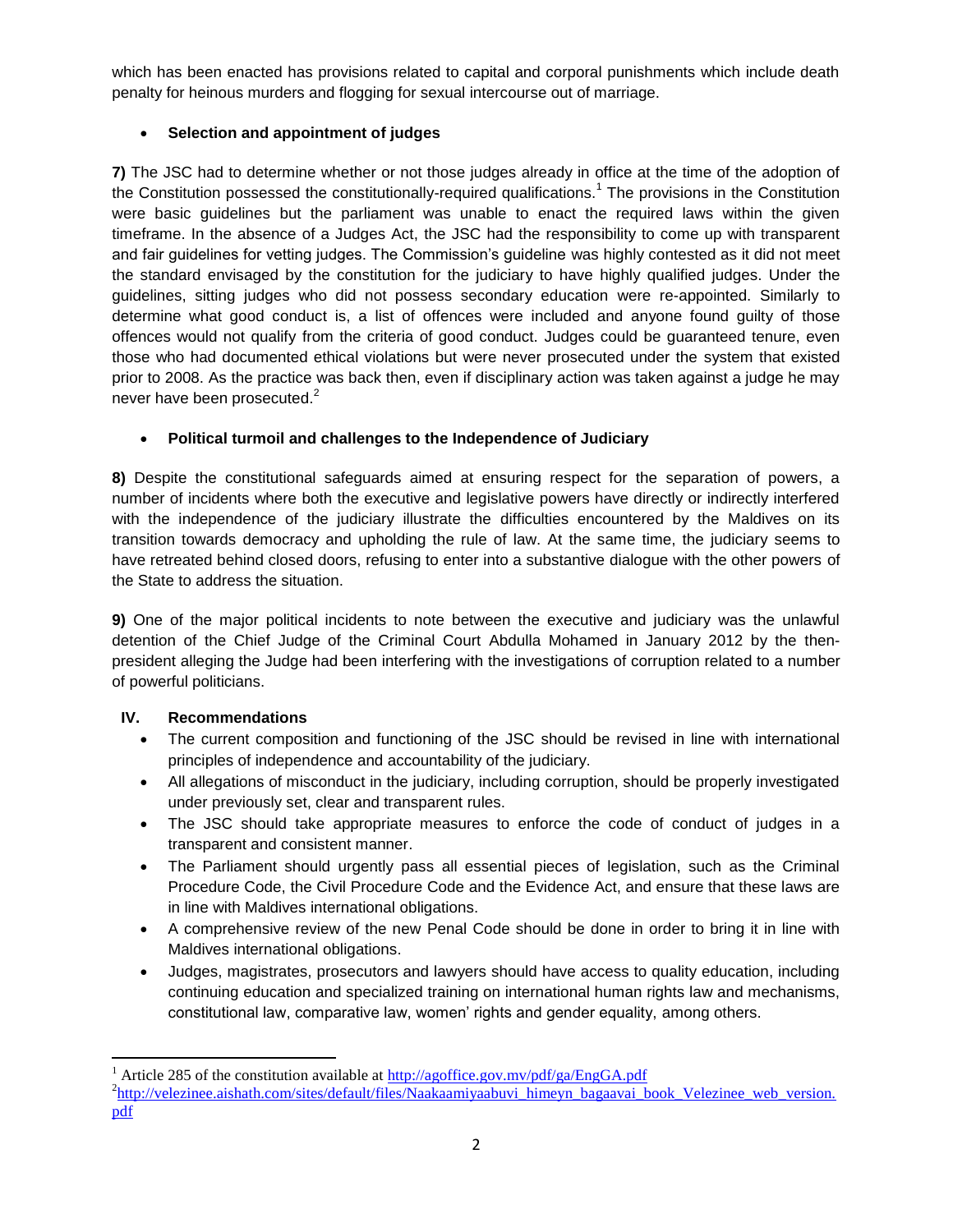#### **Freedom of Association and Assembly**

# **I. Background**

**10)** The Constitution of the Maldives provides for the rights and freedoms of expression, association and assembly that would theoretically allow for ease of operation for civil society. Civil society is however prohibited from engaging in political activity and conducting activities that are contradictory to Islam. Freedom of expression too is limited to that which does not contradict the tenets of Islam.

**11)** Civil Society in the Maldives is governed through the Associations Act which predates the current Constitution of the Maldives and as such has articles that are not in line with the spirit of the Constitution. A politically appointed Registrar of Associations, whose limits of powers and whose responsibilities are not clearly defined in the Act, has the authority to register and dissolve Civil Society Organizations.

### **II. Achievements and Good Practices**

### **New draft legislation on Associations**

**12)** A civil society organization, with the endorsement of the Attorney General of the Maldives has been able to come up with a new draft legislation on Associations.

### **Access to Information Act enacted by the Maldives**

**13)** The passage of Access to Information Act was an important step by the country in promoting transparency and allowing citizen's access to information which can help improve accountability of key officials. An independent information commissioner has been appointed to oversee the implementation of the Act.

### **III. Challenges**

# **Intimidations and threats against Civil Society, Human Rights Actors and Journalists**

**14)** Civil Society Organizations have faced various forms of threats that impede their operation. One of the major organizations working in the Maldives, Transparency Maldives has faced threats of dissolutions by the Registrar of Associations, while individuals have made death threats against their staff. Similarly Maldivian Democracy Network which works on Human Rights and Justice Reform has had their offices ransacked and confidential documents stolen. According to both organizations these threats and actions impacts their right to freedom of expression and promotes self-censorship. No case with regards to threats against Civil Society has yet been prosecuted. Similar threats have been received by other organizations that operate in the country.

**15)** Journalists that report on gang violence and related issues as well issues that are seen to be sensitive with regards to religion have been faced with death threats. While 15 journalists received death threats, one journalist, Ahmed Rilwan has been missing since August 2014.

#### **Limitation to freedom of Assembly**

**16)** The Freedom of Peaceful Assembly Act of 2013 places limitation on the rights guaranteed under the Constitution with regards to freedom of expression, freedom of peaceful assembly and freedom of media by placing restriction on places of assembly, adding administrative hurdles to assembly and placing limitations on media covering the protests.

#### **IV. Recommendations**

 Expedite the passing of the new Associations Act that can create an enabling environment for Civil Society.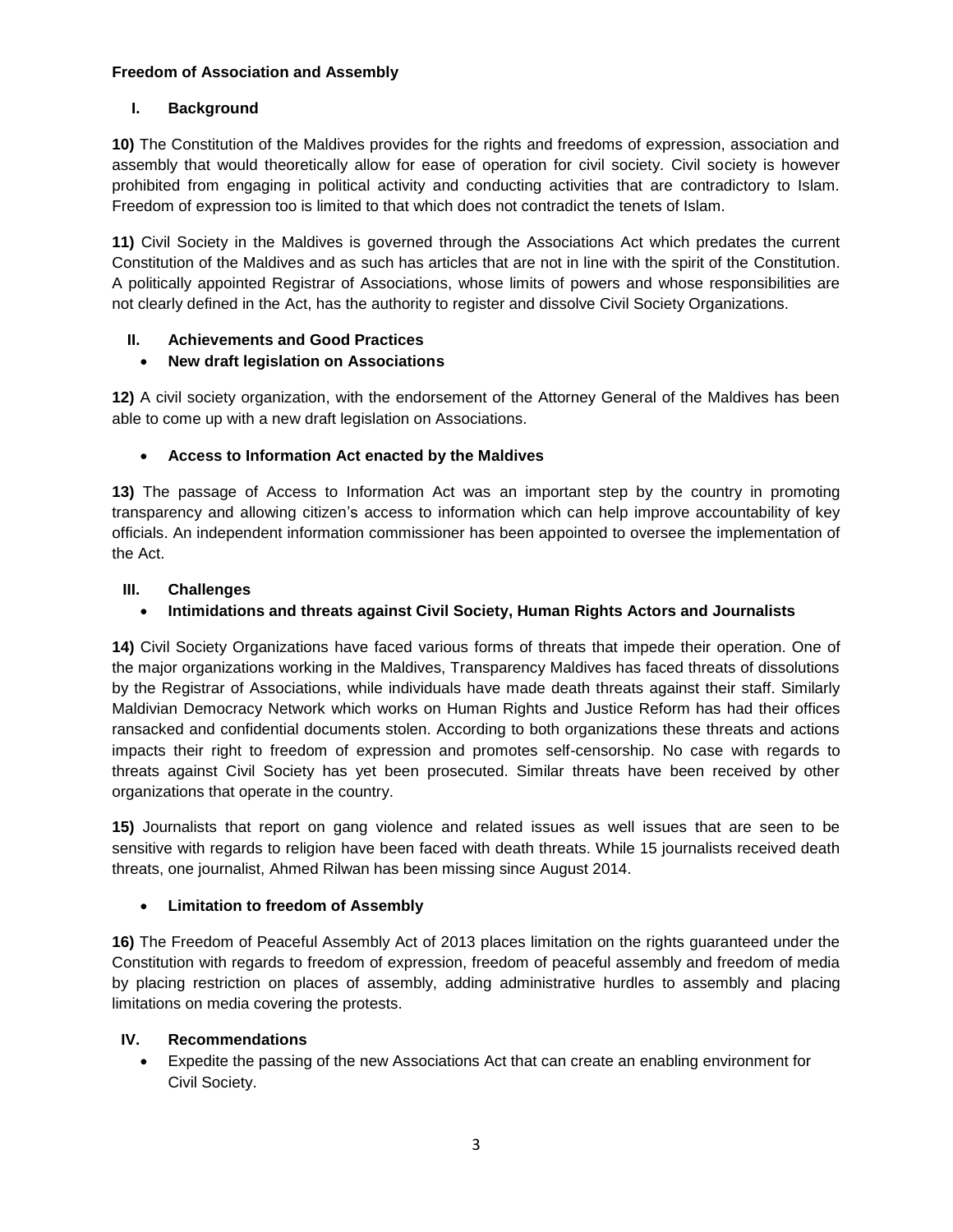- Take necessary steps to allow for a safe and conducive environment for Civil Society to operate in.
- Make amendments to the Freedom of Peaceful Assembly Act to bring it in line with international obligations.

## **Women's Human Rights and Gender Equality**

### **V. Background**

**17)** While the 2008 Constitution of the Maldives guaranteed equal rights for all irrespective of their sex and allowed the opportunity for women to stand for the highest office, there still exist many hindrances for women to enjoy the rights enshrined in the Constitution and partake in political, social, economic and cultural activities.

**18)** Data shows that 1 in 3 women aged 15-49 have experienced some form of physical or sexual violence during their lifetime. This includes intimate partner violence, violence by other people such as family members, work colleagues and strangers, as well as childhood sexual abuse $^3\!$ 

**19)** The president's 15 member Cabinet has only 2 women, while only 5 women are in the 85 member Parliament. The local councils too have a low representation of women. The women's development committees, were created through legislation to tackle the low level of women represented in the local councils, however these committees were not given the resources or an authoritative mandate to play a meaningful role in their community's local decision making process.

### **VI. Achievements and Good Practices**

## **Measures undertaken to tackle violence against women and steps taken to improve gender equality**

**20)** The Government of Maldives has enacted laws on Domestic Violence in May 2012 and law on Sexual Harassment and Sexual Offences in May 2014. The Sexual Offences Act for the first time criminalized marital rape, which is a huge step forward for the country. Additionally, the government has also begun the drafting of a Bill on Gender Equality and have held initial consultations with stakeholders on the draft legislation.

#### **VII. Challenges**

### **Lack of resources, human resource capacity and political will to tackle gender inequality and gender based violence**

**21)** While the Parliament of the Maldives has passed progressive legislations, the same Parliament has not been able to allocate enough resources for the successful implementation of these legislations. For example, the law on Domestic Violence was ratified in 2012; however the shelters that are required under the law are yet to be established. The government has however improvised and added an extra block to four of the already existing Family and Child Service Centers (FCSCs) to provide a safe home for victims of abuse, but they are unable to cater to the demand.

**22)** Subsequent governments since 2008, has been unable maintain a consistent structure or a mandate for overseeing gender issues. From 2008 till the unexpected change of government in 2012, the mandate for gender issues fell under the Ministry of Health. In 2012 a separate ministry called the Ministry of Gender, Family and Human Rights was created and given the mandate on gender, once more in 2013, the gender mandate was changed to the new Ministry of Health and Gender which then again was

 $\overline{\phantom{a}}$ <sup>3</sup> Maldives Study on Women's Health and Life Experiences (2012),

http://minivannews.com/files/2010/10/Maldives-Study-on-Womens-Health-and-Life-Experiences-2007.pdf